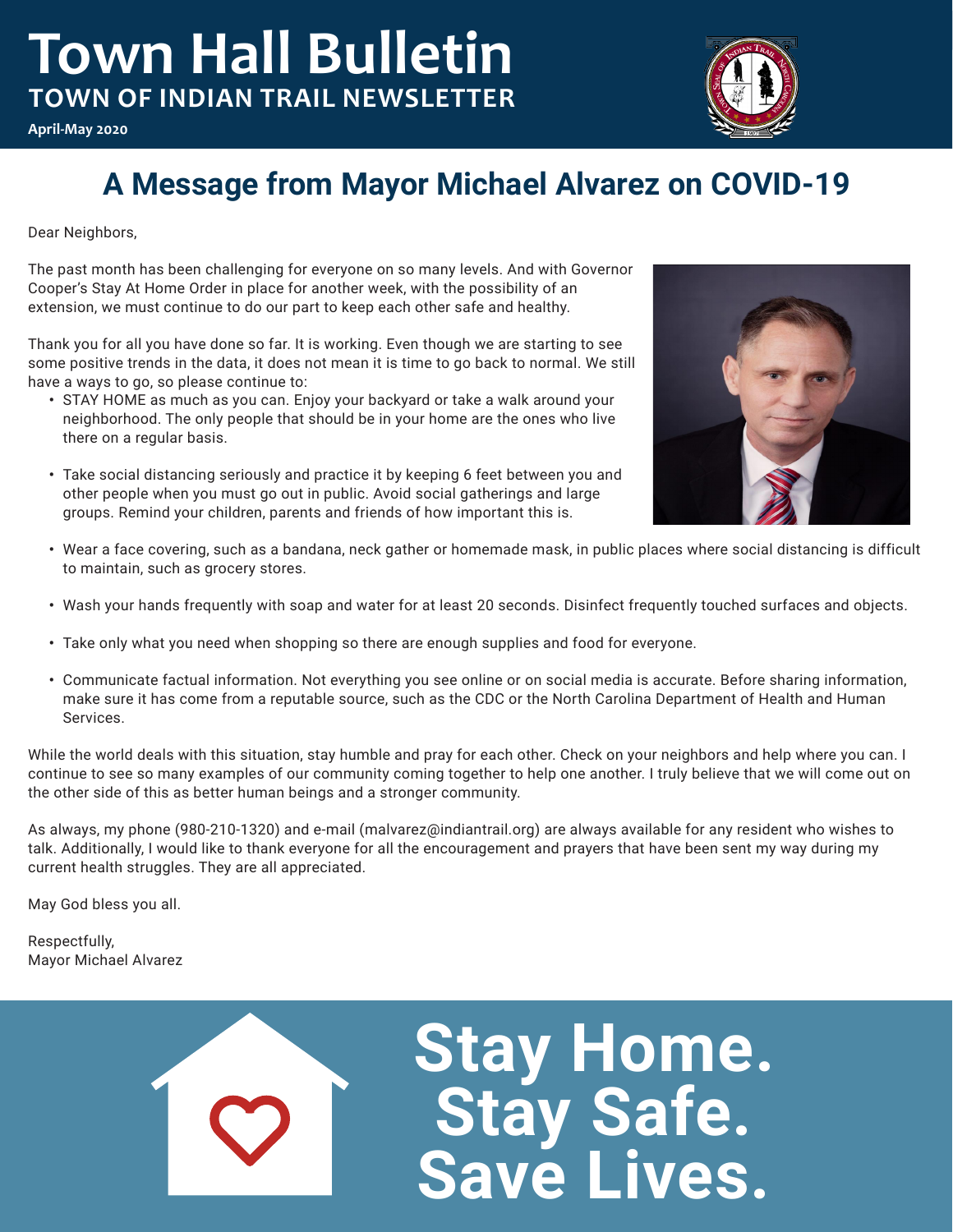#### **Indian Trail Rentals and Programs Canceled, Events Postponed**

In following with Governor Roy Cooper's Stay At Home Order, as well as the ban on gatherings of 10 people or more, Indian Trail has decided to cancel any rental and/or program that will take place on Town property through May 31, when we will reevaluate the situation. This includes:

- **•**  All shelter, field and community room rentals
- **•**  Senior programs, such as Cards & Coffee, Monday Mahjong and field trips
- **•**  All programs for preschoolers and adults

Additionally, all community events scheduled through early June have been postponed.

- **•**  Hits After Six: Jazz scheduled for March 20
- **•**  Friday Flicks scheduled for March 27
- **•**  Hop to IT scheduled for April 4
- **•**  Touch a Truck scheduled for April 18
- **•**  Hits After Six: New Kids scheduled for April 23
- **•**  Paws in the Park scheduled for May 2
- **•**  Family Fun Day scheduled for June 6

The Retro Run & 80s Concert scheduled for May 23 has been canceled.



Our events are the highlights of the year, and we always look forward to bringing the community together. Our goal is to reschedule these events for a later date.

In the meantime, please continue to stay home, and practice social distancing when you must go out in public.

#### **Governor's Stay At Home Order in Effect**

Governor Roy Cooper's Stay At Home Order, which was issued on March 30, 2020, is still in effect through the end of April. If needed, Governor Cooper can revise or extend the order. At the time of this writing, the Governor's Office has not announced what will happen when the original order expires.

As a reminder, the Order mandates people should stay at their residences and limit social interactions and travel for essential activities or essential business purposes.

Under the Stay At Home Order, residents should not:

- **•**  Go to work unless you are providing an essential service as stated in the order
- **•**  Visit friends or family unless there is an urgent need
- **•**  Hold public or private gatherings of 10 or more people
- **•**  Visit loved ones in the hospital or other care facility
- **•**  Travel except for essential travel and activities

Essential businesses can remain open while maintaining social distancing guidelines.

Please continue to stay home as much as possible. If you must go out, limit your trips, practice social distancing and wear a face covering.

To view the full order, visit http://indiantrail.org/548/North-Carolina-Stay-At-Home-Order.

#### **CDC Recommendation: Wear Face Coverings in Public**

If you must leave home, the CDC now recommends wearing a cloth face covering in public where social distancing may be difficult to maintain. This recommendation comes after findings that people who are pre-symptomatic or asymptomatic can still spread COVID-19. Face coverings help reduce this risk.

Examples of face coverings include:

- **•**  Bandanas
- **•**  Neck gathers
- **•**  Homemade face masks

Face coverings should be made of a thick material that when held up to the light, does not let any light pass through. For directions on making your own, visit https://tinyurl.com/wdll8al.

Please DO NOT purchase surgical or N95 masks, as these are in short supply and are needed by healthcare providers and first responders.

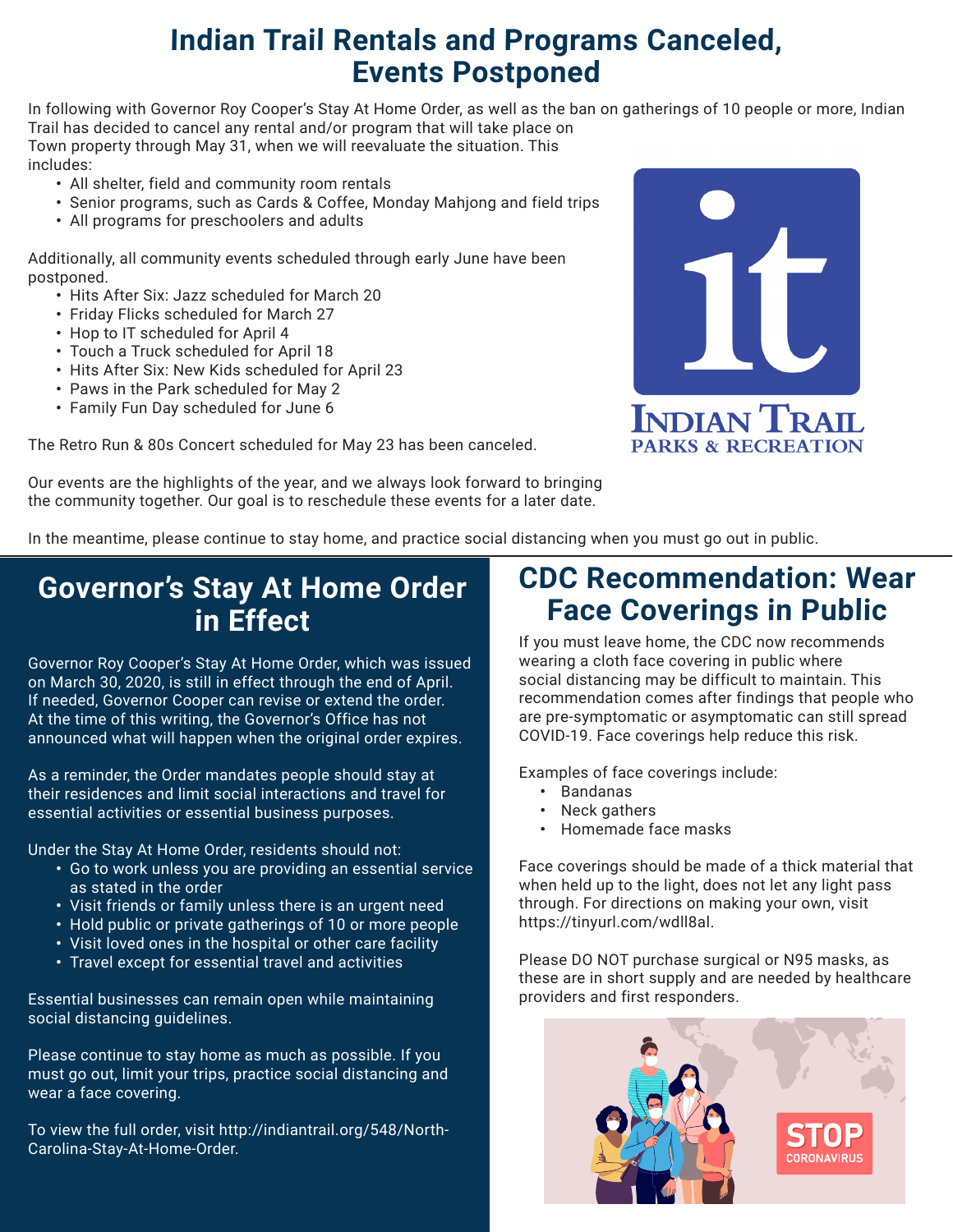#### **Beware of COVID-19 Scams and Fraud Schemes**

Sadly, scammers like to take advantage of a crisis to scheme people out of money or their personal information. Avoid the following scams and be cautious when answering e-mails, text or phone calls.



**Fake Charities**. Scammers use a crisis to take advantage of people's generosity. Carefully research a charity before making a donation.

**Phone Scams**. Beware of robocalls selling COVID-19 cures or work-from-home schemes. Also, the Social Security Administration nor the IRS will ever ask for money over the phone. Financial relief will not be offered via text or phone.



**E-mail Phishing**. Don't click on links from senders you aren't familiar with. Watch for e-mails claiming to be from the CDC or experts saying they have information about the virus. As with phone scams, the Social Security Administration nor the IRS will contact you via e-mail.



**Undelivered Goods**. Before purchasing high-demand items online, verify the seller is legitimate so you don't pay for something then never receive it.



**Miracle Cures**. No product exists that will prevent you from getting COVID-19 or will cure you if you have it. There is no door-to-door testing or vaccinations. Additionally, there is no online test for coronavirus.



**Misinformation.** Make sure your information about COVID-19 is coming from reliable sources, such as the CDC or the North Carolina Department of Health and Human Services.

#### **Small Business Scams**

Just like individuals, businesses aren't immune to scams and fraud schemes. If you are a business owner, please be aware of the following:

- **•**  Fake Small Business Association (SBA) Grants. The SBA will not initiate contact with you regarding any sort of loan or grant. If you have not applied for a grant or a loan and receive an e-mail, text or phone call from someone claiming to be from the SBA, it is most likely a scam.
- **•**  Requests for up-front payment. If you are contacted by someone who promises you approval of an SBA loan, but requires up-front payment, suspect fraud.
- **•**  Phishing scams. Watch out for e-mail/online scams using the SBA logo. The presence of logo does not guarantee the information is accurate or endorsed by the SBA. If any correspondence asks for Personally Identifiable Information (PII), related to a loan application, make sure it is legitimate. Verify the communication you receive is from accounts ending in sba.gov and make sure the referenced PII number matches the one you have on file.

#### **Accessing Town Hall Services**

Although Town Hall may be closed to the public for in-person services, Town operations related to Administration, Planning & Zoning, Finance, Human Resources, Public Works, Communications, Engineering and Parks & Recreation will continue but with reduced in-person capacity. If you have a need, please continue to reach out to the appropriate department for service by calling 704.821.5401.

The Tax Department will continue to accept payments by mail, over the phone (704.821.5401) or through the online portal (https://wipp.edmundsassoc.com/Wipp/?wippid=600). If you need to make a payment in person, please do so by check if possible and use the outdoor drop box. It will be checked multiple times throughout the workday.

Plans, permits or any related documents for our Planning Department should be provided digitally. If you are unable to do so, please call Town Hall at 704.821.5401 to set up another arrangement.